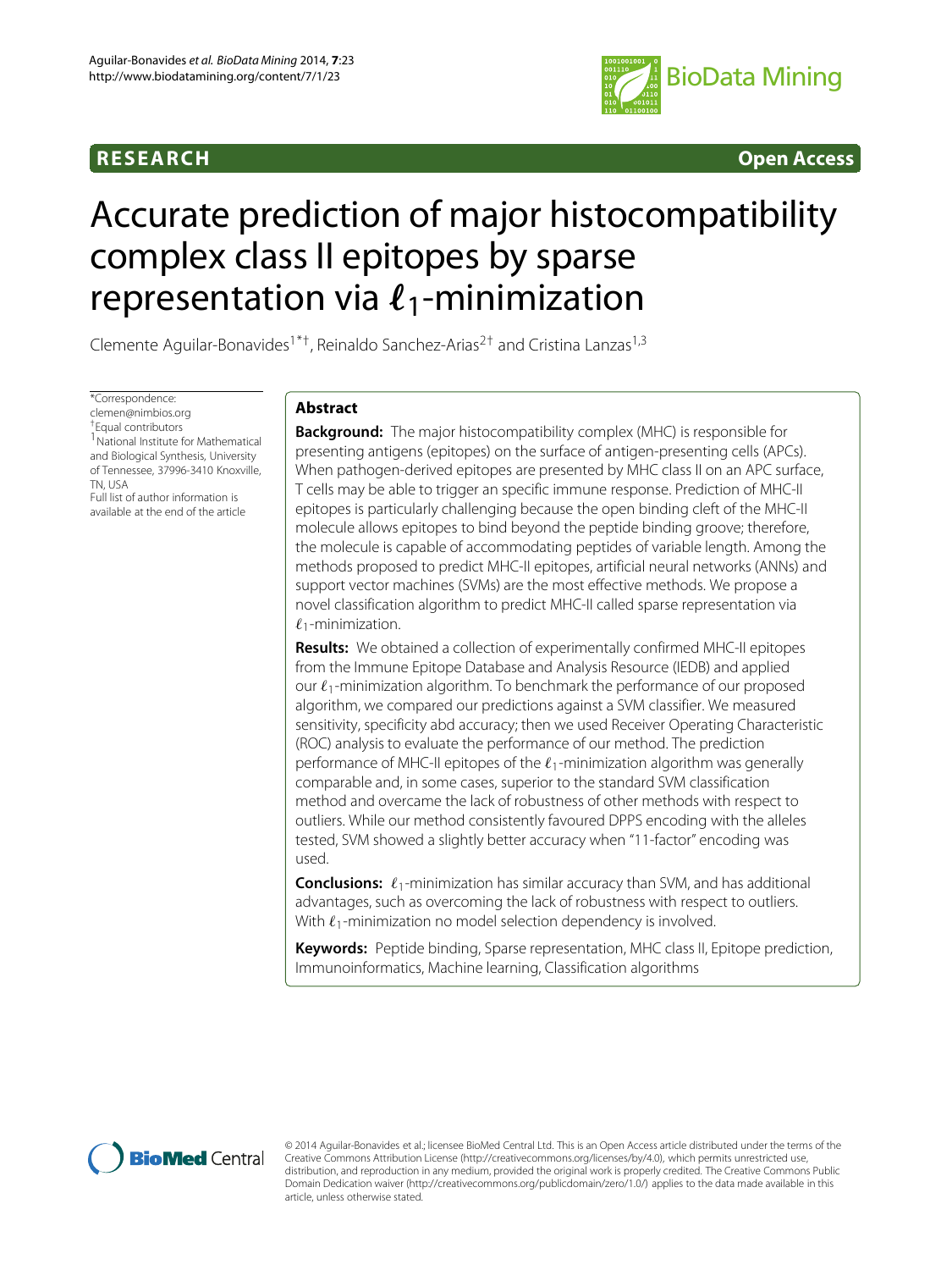#### **Background**

Pathogen peptide fragments are displayed on the surface of professional antigen presenting cells via the Major Histocompatibility Complex (MHC) class II. Such peptide fragments are known as epitopes. When helper T cells recognize epitopes bound to MHC-II, an adaptive immune response can be triggered for a specific pathogen. Computational prediction of MHC-II binding peptides can accelerate the development of vaccines and immunotherapies by identifying a narrow set of epitope candidates for further testing. Prediction of MHC-II epitopes is particularly challenging because the open binding cleft of the MHC-II molecule allows epitopes to bind beyond the peptide binding groove; therefore, the molecule is capable of accommodating peptides of variable length [\[1\]](#page-13-0). The binding core of the MHC-II is approximately nine amino acids long [\[2\]](#page-13-1); however, the complete epitope length can vary from 9 to 25 amino acids [\[3\]](#page-13-2) and may even bind to whole proteins [\[4\]](#page-13-3). In addition, a successful computational prediction is based on sufficiently large set of high quality training data. Obtaining a large dataset for MHC-II epitope prediction can be difficult.

Machine-learning methods like artificial neural networks (ANNs) and support vector machines (SVMs) are classification techniques that have been successfully applied to predict MHC-II binding [\[5,](#page-13-4)[6\]](#page-13-5). These methods, however, have some limitations. The biggest limitation of SVM lies in the choice of the kernel. The best choice of kernel for a given problem is still a research problem [\[7\]](#page-13-6). SVMs deliver a unique solution because the optimality problem is convex. On the other hand, ANNs have multiple solutions associated with local minima, which makes the method unrobust. The sparse representation (SR) approach proposed in this paper for peptide binding classification relies on the natural selective nature of the solution of an  $\ell_1$ -minimization problem [\[8\]](#page-13-7). This method overcomes the limitations of the machine-learning methods. Model selection is not necessary to differentiate between two classes; this contrasts with the need to test different kernel functions in the SVM approach when trying to find the best separating hyperplane with larger margin between classes. Furthermore, the use of the  $\ell_1$  norm promotes robustness in the method with respect to outliers in the data being used for classification [\[8\]](#page-13-7), discarding bad training samples and allowing the handling of noisy data.

The  $\ell_1$  norm of a vector  $x \in \mathbb{R}^n$  is defined as the sum of the absolute values of each of its components, i.e.,

$$
||x||_1 = |x_1| + |x_2| + \ldots + |x_n|.
$$
 (1)

Convex relaxation approaches based on the  $\ell_1$  norm have been proven to successfully promote sparse solutions (i.e. solutions with few nonzero elements) to linear system of equations with high probability. The work in the area of compressed sensing initiated in late 2004 by Emmanuel Candés, Justin Romberg and Terence Tao, and independently by David Donoho [\[8\]](#page-13-7) encouraged the implementation of different fast solvers capable to find sparse solutions using the  $\ell_1$  norm as regularizer. Applications in science and technology have been successfully implemented with promising results in signal reconstruction, image processing, inverse problems, data analysis, among others. Finding sparse solutions has brought practical benefits such as the need of fewer antennas for remote sensing, fewer measurements needed in geophysical surveys, and more precise identification of genes.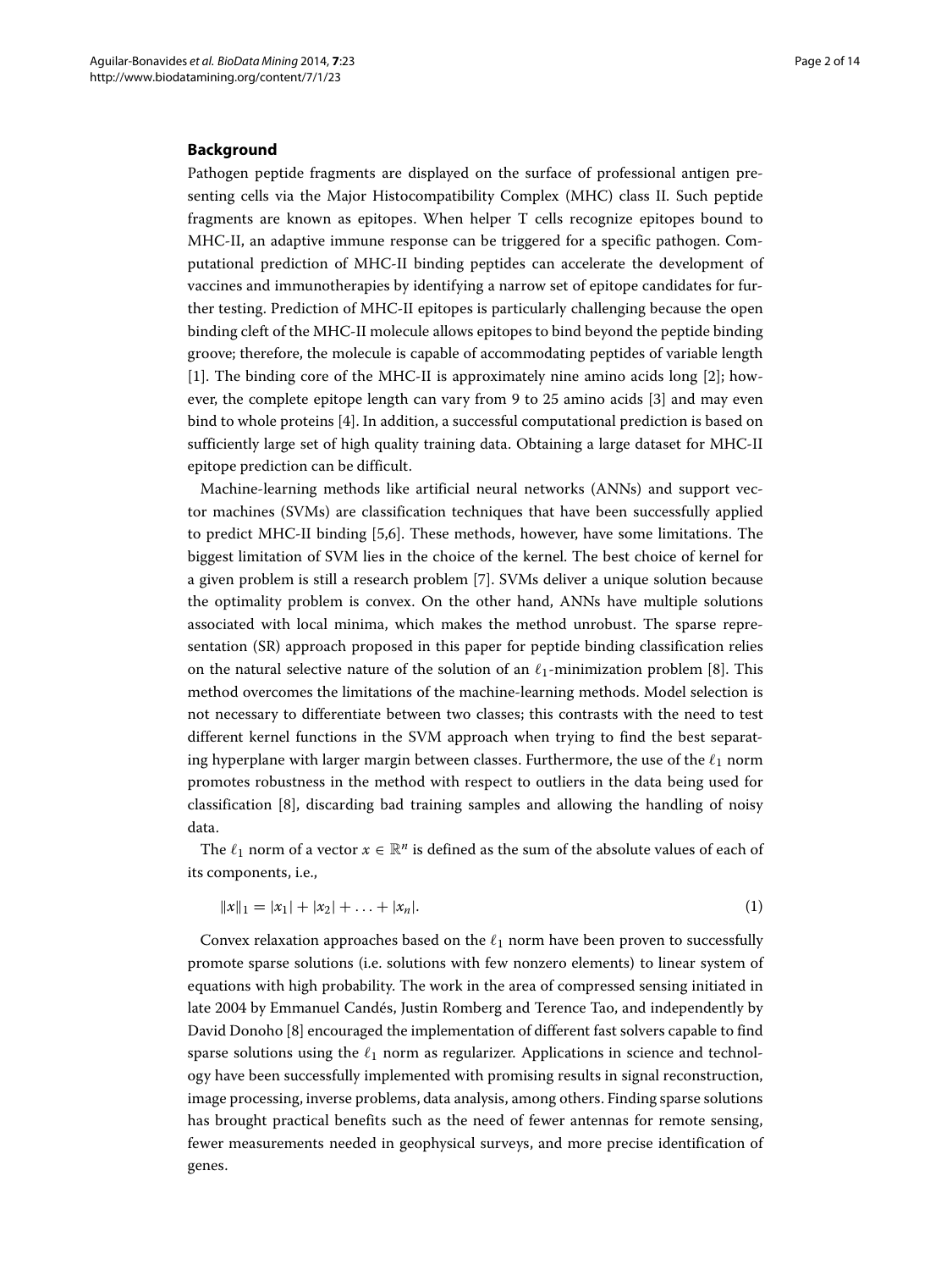The goal of this project is twofold. First, to develop a classifier using the SR approach for epitopes of variable length with the largest margin between the observations belonging to two different classes (binders/non-binders), while minimizing the training error. Second, to evaluate epitope encoding techniques for binding prediction.

# **Methods**

MHC molecules are extremely polymorphic, with different alleles and thousands of epitopes identified in humans and other vertebrates [\[9\]](#page-13-8). To have a varied testing data set in terms of alleles and number of entries, we selected two different alleles for mice (H2-IA<sup>b</sup> and H2-IA<sup>d</sup>) and three alleles for humans (HLA-DRB1\*0101, HLA-DPA1\*0103/ DPB1\*02:01 and HLA-DRB1\*0401). These alleles have been used previously in computational experiments [\[5,](#page-13-4)[9,](#page-13-8)[10\]](#page-13-9). Peptide sequences and their binding affinities from the alleles selected were collected from the Immune Epitope Database and Analysis Resource (IEDB) [\[11\]](#page-13-10) (Table [1\)](#page-2-0). This database contains data related to antibody and T cell epitopes for humans, non-human primates, rodents, and other animal species. We removed duplicated epitopes and unnatural peptides with more than 75% alanine. To further evaluate the prediction performance and robustness of our algorithm we generated receiver Operating Characteristic (ROC) curves, distinguishing binders and non-binders and taking into consideration different cut-off points according to the half maximal inhibitory concentration (*IC*50) for each epitope, as shown in Table [1.](#page-2-0)

### **Data**

#### **Encoding scheme**

The most common way of amino acid encoding is the binary encoding scheme represented by a 20-bit binary vector, where 19 bits are set to zero and one bit is set to 1. Property encoding, on the other hand, is based on a vector containing one or more amino acid properties. Property encoding has two main advantages over binary encoding. First, physicochemical properties play an important role in biomolecular

<span id="page-2-0"></span>**Table 1 Peptide sequences and their binding affinities**

|                | $IC_{50}$ cuttoff | 100  | 300  | 500  | 1000 | 5000 | 10000 | 15000 |
|----------------|-------------------|------|------|------|------|------|-------|-------|
|                | <b>Bind</b>       | 49   | 93   | 112  | 153  | 233  | 285   | 321   |
| $H2-IAb$       | Non-bind          | 485  | 441  | 422  | 381  | 301  | 249   | 213   |
|                | Total             | 534  | 534  | 534  | 534  | 534  | 534   | 534   |
|                | <b>Bind</b>       | 34   | 43   | 52   | 56   | 68   | 70    | 79    |
| $H2-IAd$       | Non-bind          | 214  | 205  | 196  | 192  | 180  | 178   | 169   |
|                | Total             | 248  | 248  | 248  | 248  | 248  | 248   | 248   |
| HLA-DPA1*0103/ | <b>Bind</b>       | 32   | 53   | 67   | 92   | 149  | 171   | 175   |
| DPB1*0201      | Non-bind          | 264  | 243  | 229  | 204  | 147  | 125   | 121   |
|                | Total             | 296  | 296  | 296  | 296  | 296  | 296   | 296   |
|                | <b>Bind</b>       | 2253 | 2988 | 3326 | 3799 | 4503 | 4783  | 4924  |
| HLA-DRB1*0101  | Non-bind          | 3095 | 2360 | 2022 | 1549 | 845  | 565   | 424   |
|                | Total             | 5348 | 5348 | 5348 | 5348 | 5348 | 5348  | 5348  |
|                | <b>Bind</b>       | 58   | 87   | 102  | 139  | 196  | 210   | 270   |
| HLA-DRB1*0401  | Non-bind          | 252  | 223  | 208  | 171  | 114  | 100   | 40    |
|                | Total             | 310  | 310  | 310  | 310  | 310  | 310   | 310   |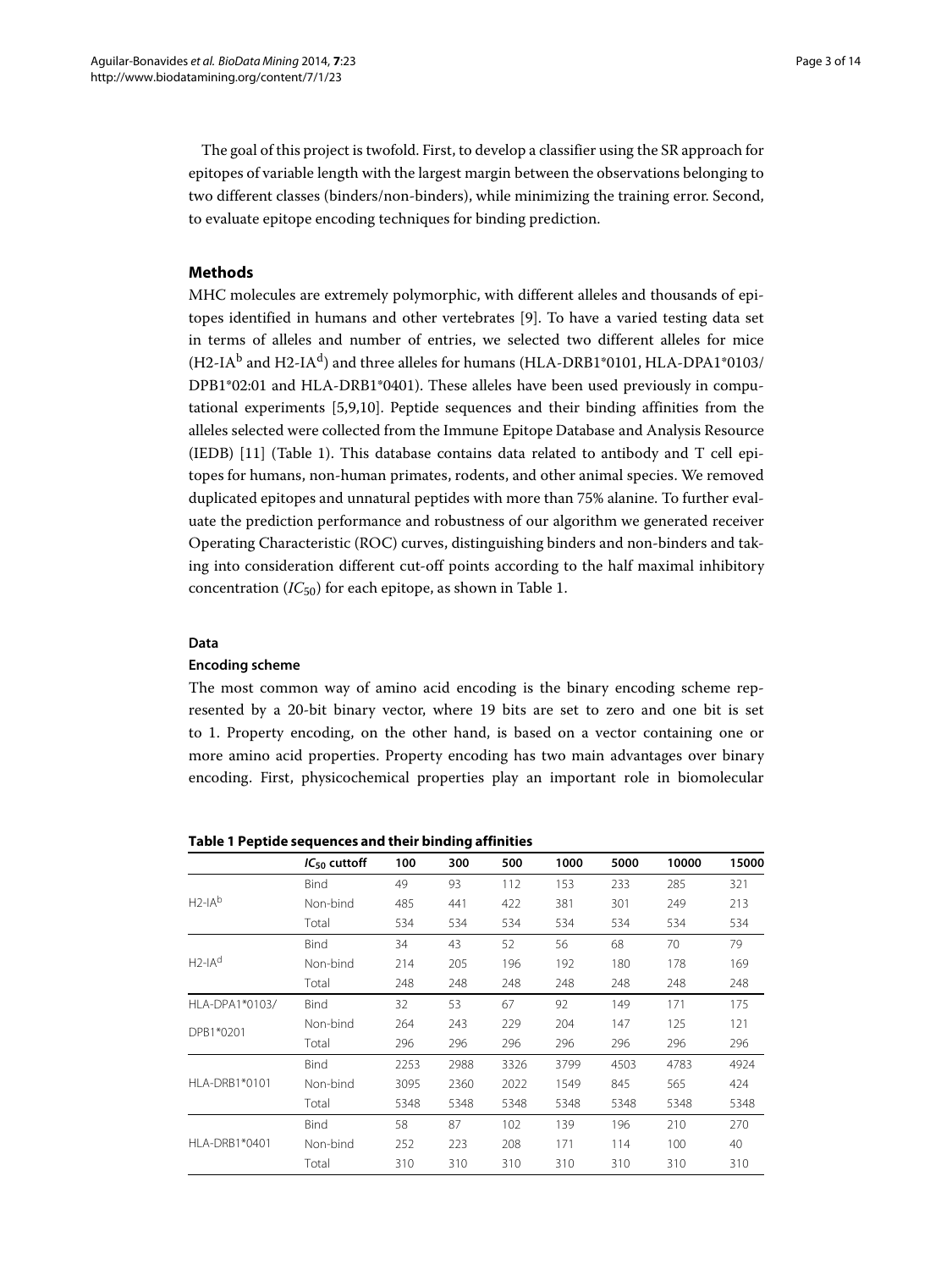recognition; therefore, this type of encoding is more informative. Secondly, property encoding mitigates the problem of flexible lengths. To test the reliability of property encoding, we used classical binary encoding and compared it against two property encoding methods, 11-factor encoding and divided physicochemical property scores (DPPS). The 11-factor encoding is calculated from physicochemical properties of amino acids as described by [\[12\]](#page-13-11). The properties were obtained from general physicochemical properties of amino acids and a number of properties identified in 3-D quantitative structureactivity relationship (QSAR) analysis [\[13\]](#page-13-12). The DPPS scheme was proposed by [\[14\]](#page-13-13). The DPPS descriptor was obtained by applying principal component analysis (PCA) to thousands of amino acid structural and property parameters. The resulting transformation yielded score vectors involving significant nonbinding properties of each of the 20 amino acids.

We represented every epitope of length *n* as a vector of 10 or 11 factors, corresponding to second and third encoding schemes, respectively, by adding to each position of the vector  $v_i$  the amino acid  $x_i$  11-factor encoding or DPPS values in the following way:

$$
v_i = \sum_{i=1}^n x_i,\tag{2}
$$

Thus, every vector correlates directly with the physicochemical properties of amino acids, allowing the prediction of class II-peptide interaction. Additionally, we mitigated the problem of flexible lengths since every epitope is represented as a vector of size 10 or 11.

#### **Classification via sparse representation**

We applied the *selective nature* of sparse representation to perform classification. As presented in [\[8\]](#page-13-7),  $\ell_1$ -minimization techniques provide a satisfactory method to solve sparse representation problems. We propose a classifier based on the solution of an  $\ell_1$ -minimization problem for classification. A supervised learning system performing classification is commonly called a *classifier*.

Formally, given an input dataset,  $W = \{w_1, \ldots, w_n\}$ , a set of labels/classes  $T =$  $\{t_1, \ldots, t_n\}$ , and a training dataset  $\mathbf{D} = \{(\mathbf{x}_i, t_i) : i = 1, \ldots, n\}$ , such that  $t_i$  is the label/class associated to the sample  $\mathbf{x}_i$ , a classifier is a mapping  $\mathcal F$  from **W** to **T**, assigning the correct label  $t \in$  **T** to a given input  $\mathbf{w} \in$  **W**, that is,  $\mathcal{F}(\mathbf{w}, \mathbf{D}) = t$ .

Let us consider a *training data set*  $\{(\mathbf{x}_i, t_i) : i = 1, \ldots, n\}, \mathbf{x}_i \in \mathbb{R}^d, t_i \in \{1, 2, \ldots, N\}$ where *n* is the number of samples and *N* the number of classes. The vector  $\mathbf{x}_i \in \mathbb{R}^d$ , represents the *i*th sample (for instance containing "gene expression" values, special features, etc), and *ti* denotes its corresponding label (in our case, binding or non-binding). Assume that  $d \leq n$ , that is, the length of each sample is less than the number of elements in the training dataset.

The sparse representation problem is formulated as follows: For a testing sample  $y \in$  $\mathbb{R}^d$ , find the sparsest vector  $\mathbf{c} = [c_1, c_2, \dots, c_n]^T$  such that

<span id="page-3-0"></span>
$$
y = c_1 x_1 + c_2 x_2 + \ldots + c_n x_n.
$$
 (3)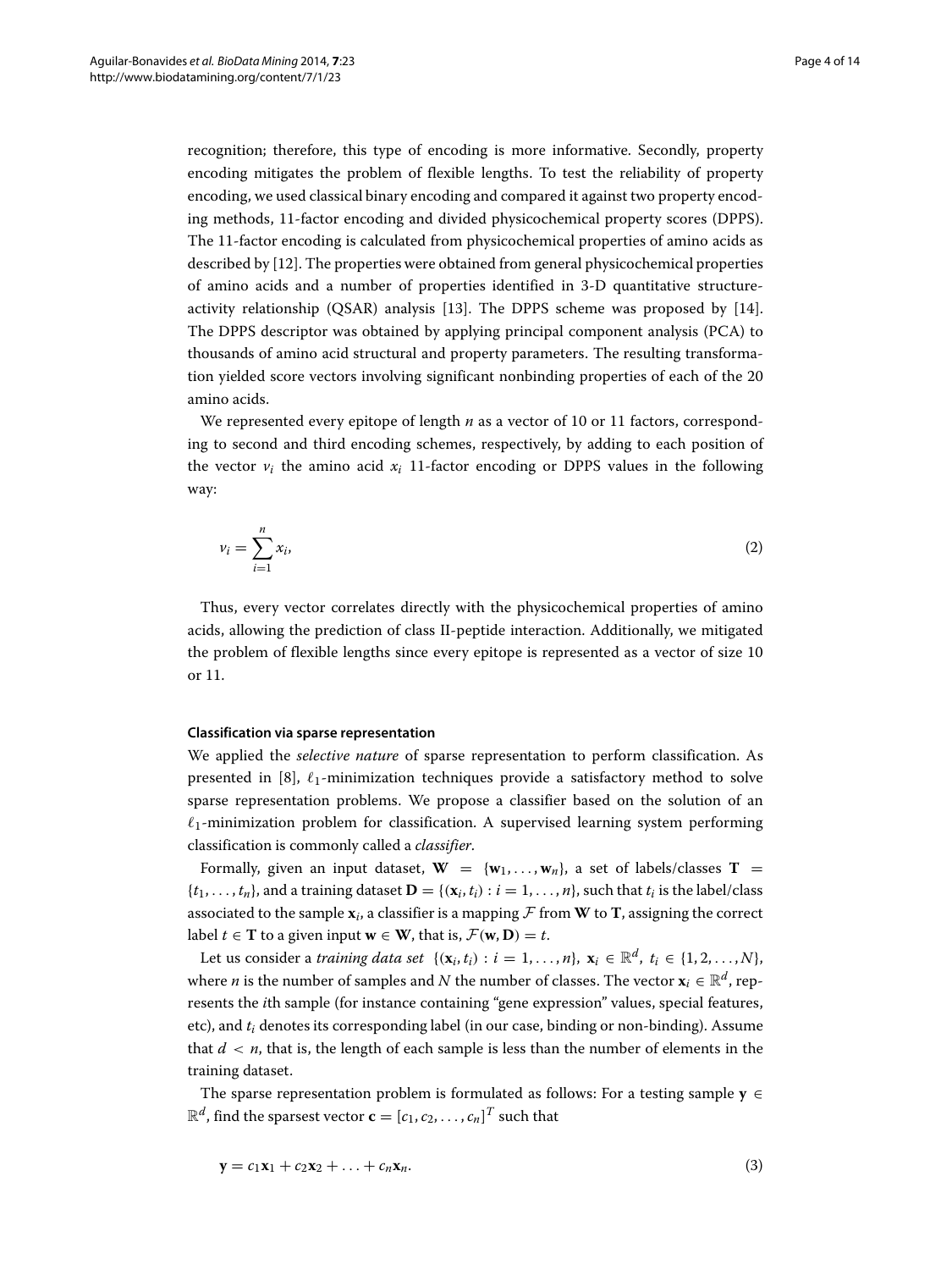Equation [\(3\)](#page-3-0) states that we express the vector  $y$  as a linear combination of the collection  $\{x_1, x_2, \ldots, x_n\}$ . Using matrix algebra notation, equation [\(3\)](#page-3-0) can be posed as the underdetermined linear system of equations

<span id="page-4-0"></span>
$$
y = Ac,
$$
 (4)

where the matrix  $A \in \mathbb{R}^{n \times d}$  is constructed such that the *j*th column corresponds to sample  $\mathbf{x}_j$ , and the vector  $\mathbf{c} = (c_1, \ldots, c_n)^T$ . Since we look for a sparse vector **c**, equation [\(3\)](#page-3-0) states that the test sample **y** is a *linear combination of only a few training samples*. We are interested in the sparsest solution of the system of linear equations in [\(4\)](#page-4-0). In order to find such a sparse solution, we solve the following  $\ell_1$ -optimization problem

<span id="page-4-1"></span>
$$
\min_{\mathbf{c}, \mathbf{e}} \lambda \|\mathbf{c}\|_1 + \frac{1}{2} \mathbf{e}^T \mathbf{e}
$$
  
subject to  $A\mathbf{c} - \mathbf{e} = \mathbf{y}$ , (5)

In [\[8\]](#page-13-7), a novel optimization algorithm was proposed to solve problem [\(5\)](#page-4-1) based on a iterative smooth convex relaxation methodology. One of the advantages of our formulation is that lack of robustness with respect to noise, missing data, and outliers can be overcome (a known property of the  $\ell_1$  norm is the regularization of an inverse problem). An additional advantage is that we do not need to care for model selection because the selective nature of the sparse representation captures the level of membership of a given input in one of the different classes. In the following section, we describe how to decide the class of a given input after obtaining its sparse representation. The approach consists of associating the nonzero components of **c** with the columns of *<sup>A</sup>* corresponding to those training samples that have the same class. First, let  $\Omega_k$  denote the set of indices given by

$$
\Omega_k = \{j : \text{training sample } \mathbf{x}_j \text{ has label } t_j = k\}.
$$
 (6)

Therefore,

$$
\Omega_1 \cup \Omega_2 \cup \ldots \cup \Omega_N = \{1, 2, \ldots, n\},\tag{7}
$$

that is, the collection of sets of indices  $\{\Omega_i\}_{i=1}^N$  forms a partition of the set  $\{1, 2, ..., n\}$ , where *n* is the amount of samples available in the training dataset.

Then we define the *discriminant* functions by

<span id="page-4-2"></span>
$$
g_k(\mathbf{y}) = \|\mathbf{y} - A\mathbf{c}_k\|_2, \qquad k = 1, \dots, N,
$$
\n(8)

where  $A\mathbf{c}_k$  is defined by

$$
Ac_k = \sum_{j \in \Omega_k} c_j \mathbf{x}_j, \tag{9}
$$

Notice that the function  $g_k$  in [\(8\)](#page-4-2) measures the error obtained when the testing sample **y** is represented with elements of the training set that have the same class *<sup>k</sup>*. Finally, we classify **y** in the category with the smallest approximation error. That is, we compute

$$
g_s(\mathbf{y}) = \min \left\{ g_1(\mathbf{y}), g_2(\mathbf{y}), \dots, g_N(\mathbf{y}) \right\},
$$
  
\n
$$
\mathbf{t} = s,
$$
\n(10)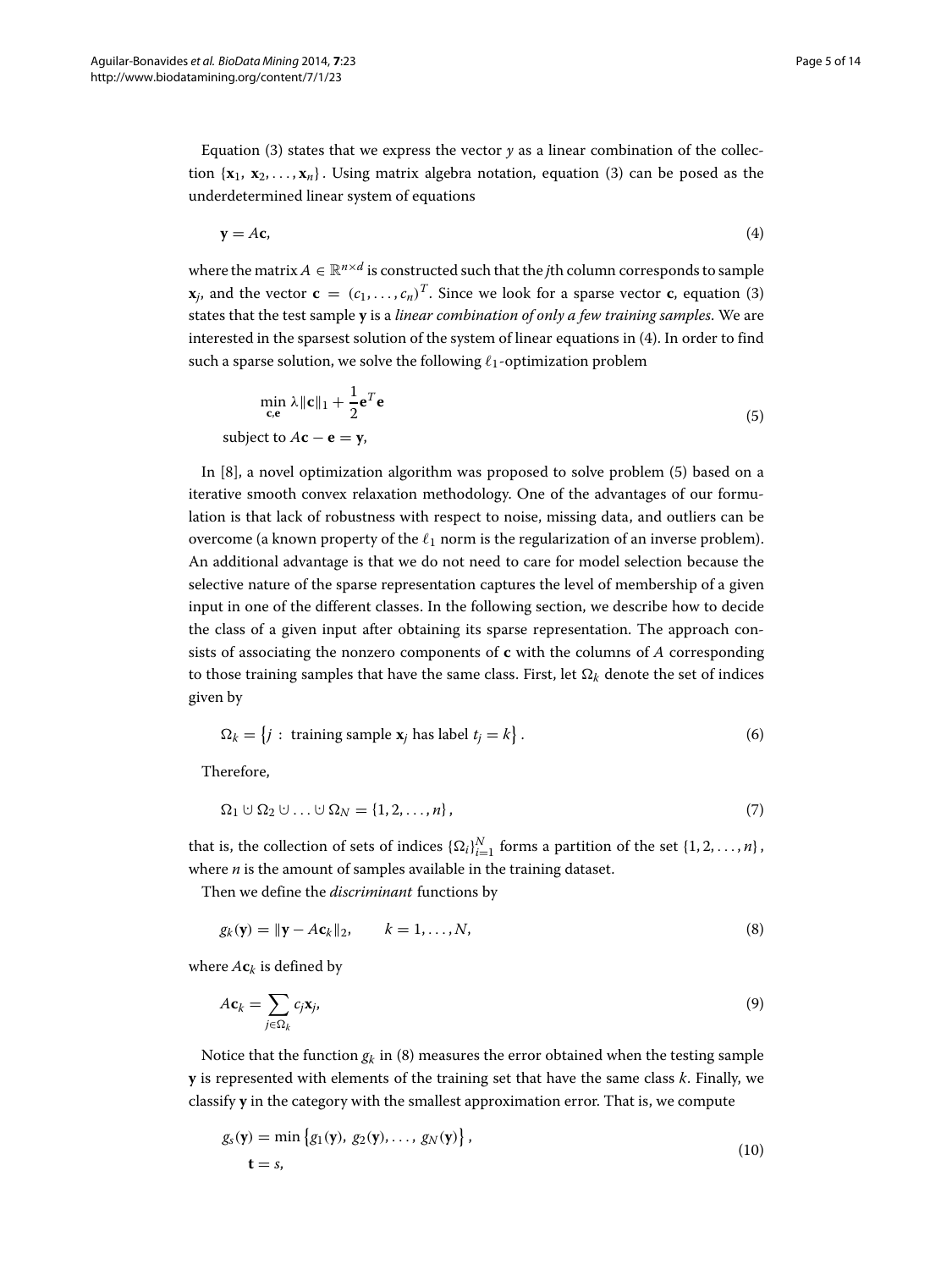and conclude that the testing sample **y** has label  $t = s$ . In this manner, we identify the class of the test sample **y** based on how effectively the coefficients associated with the training samples of each class recreate **y**.

|         | Algorithm 1 Classification Algorithm based on Sparse Representation (SR)                                                                         |
|---------|--------------------------------------------------------------------------------------------------------------------------------------------------|
|         | <b>Goal:</b> classify a given input <b>y</b> in one of several categories $j = 1, , N$ .                                                         |
|         | <b>Input:</b> training matrix $A = [\mathbf{x}_1   \mathbf{x}_2   \dots   \mathbf{x}_n]$ and corresponding labels.                               |
|         | <b>Output:</b> label (class) $\hat{\mathbf{t}}$ of the given input sample y.                                                                     |
| Step 1: | (optional) Normalize the columns of the matrix $A$ to have unit norm.                                                                            |
|         | <b>Step 2:</b> Solve the $\ell_1$ minimization                                                                                                   |
|         | $\min_{\mathbf{c},\mathbf{e}} \lambda \ \mathbf{c}\ _1 + \frac{1}{2}\mathbf{e}^T\mathbf{e}$ subject to $A\mathbf{c} - \mathbf{e} = \mathbf{y}$ . |
| Step 3: | Calculate the N discriminant functions $g_k(y)$ as in (8)                                                                                        |
| Step 4: | Find minimum discriminant value                                                                                                                  |
|         | $g_s(y) = \min \{g_1(y), g_2(y), \ldots, g_N(y)\}.$                                                                                              |
|         | <b>Step 5:</b> The input <b>y</b> has label $t = s$ .                                                                                            |

# **Support vector machines (SVM)**

We compared the results of our proposed method for classification problems with the well known SVM strategy that has been commonly used in different pattern recognition and machine learning applications. SVMs are a set of related supervised learning methods that analyze data and recognize patterns commonly used for classification and regression analysis. The original SVM algorithm was proposed by Vladimir Vapnik and the current standard implementation was proposed by Corinna Cortes and Vladimir Vapnik, [\[15\]](#page-13-14). Standard SVM takes a set of input data and predicts for each given input which of two possible classes the input is a member of, which makes the SVM a non-probabilistic binary linear classifier. Intuitively, an SVM model is a representation of the samples as points in space, mapped so that the samples of the separate categories are divided by a clear gap that is as wide as possible.

Slow training is a possible drawback of SVM approaches because SVMs are trained by solving quadratic programming problems where the number of variables is equal to the number of samples in the training data set. When a large number of training data is available, the training process might turn slow. More information about the different strategies used in SVM for classification problems are described in [\[16\]](#page-13-15). Here we use the implementation of SVM available in MATLAB as part of the Statistics Toolbox, and report the results for the best possible setup (using radial basis functions) found after an appropriate parameter tuning stage (model selection).

### **Evaluation of method performance**

To evaluate the prediction performance and robustness of our algorithm, we performed a 10-fold (*n*-fold) cross-validation. An illustration of the 10-fold cross validation partition process is shown in Figure [1.](#page-6-0) In the *n*-fold cross-validation, all the binding and nonbinding epitopes were mixed and then divided equally into *n* parts, keeping the same distribution of binders and non-binders in each part. Then *n* − 1 parts were merged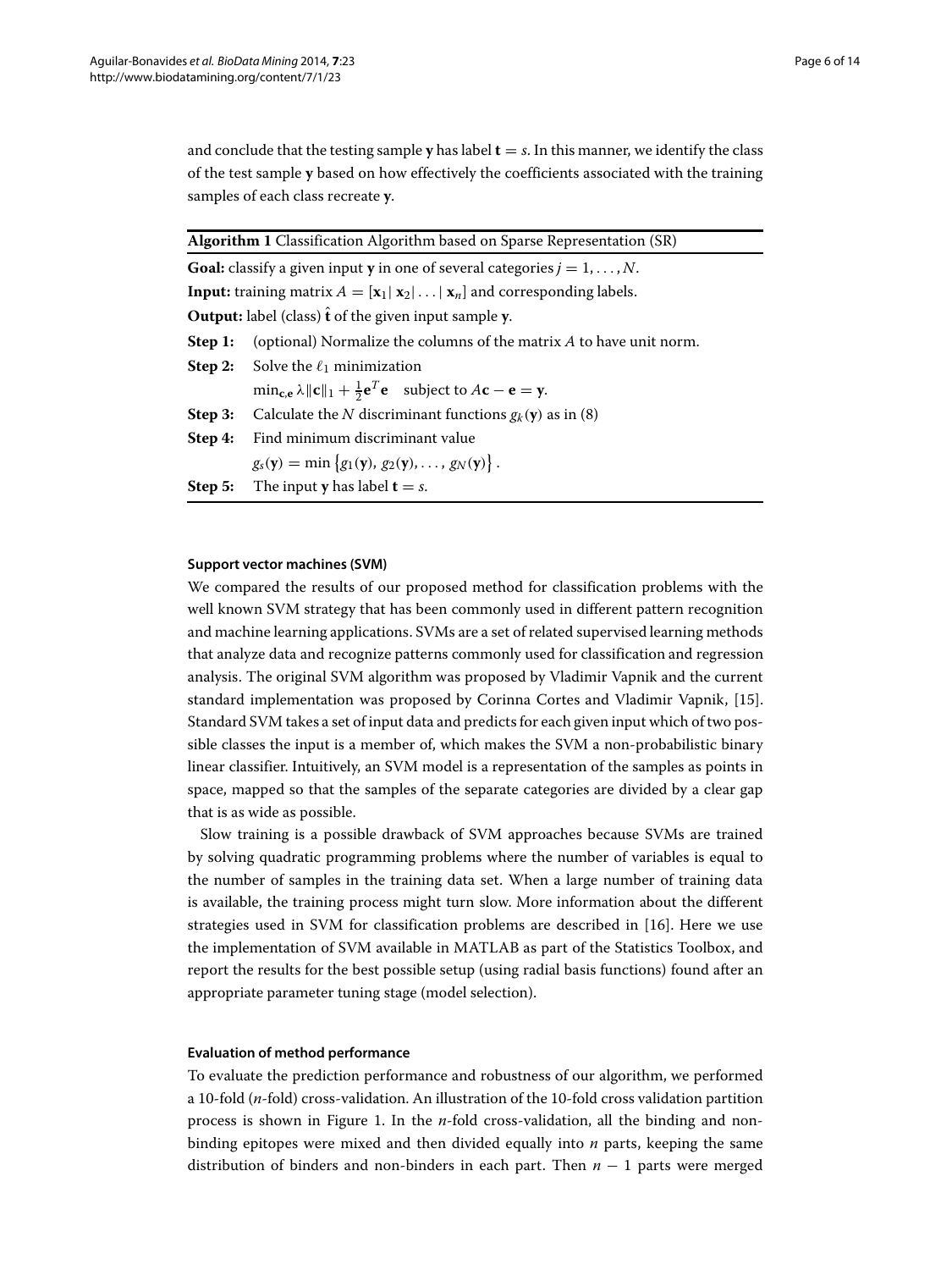

<span id="page-6-0"></span>into a training data set while the remnant was taken as a testing data set. This process was repeated 10 times and the average performance of *n*-fold cross-validation computed. We then measured sensitivity (Sn), specificity (Sp), accuracy (Acc) and Matthew's Correlation Coefficient (MCC) for every fold and then took the average (Avg) as shown in Table [2.](#page-6-1) In addition, we performed a ROC curves analysis using different  $IC_{50}$ thresholds.

|               |             |                       | $\ell_1$ -minimization |               |           |               |  |
|---------------|-------------|-----------------------|------------------------|---------------|-----------|---------------|--|
|               |             | $H2$ -IA <sup>d</sup> |                        | HLA-DRB1*0101 |           |               |  |
|               | <b>DPPS</b> | 11-factor             | <b>Binary</b>          | <b>DPPS</b>   | 11-factor | <b>Binary</b> |  |
| Avg. Sn (%)   | 89(6)       | 86(2)                 | 81 (12)                | 97(6)         | 97(25)    | 97(22)        |  |
| Avg. Sp (%)   | 86 (10)     | 54 (9)                | 82 (10)                | 29 (10)       | 8(22)     | 9(21)         |  |
| Avg. Acc. (%) | 88 (4)      | 70(7)                 | 82(8)                  | 85(8)         | 82 (12)   | 82(15)        |  |
| Avg. MCC      | 0.7558      | 0.4418                | 0.6441                 | 0.3715        | 0.1       | 0             |  |
| Time in secs  | 0.1650      | 0.1368                | 0.1368                 | 1.5198        | 1.6831    | 1.9103        |  |
|               |             |                       |                        | <b>SVM</b>    |           |               |  |
| Avg. Sn (%)   | 78 (4)      | 81(1)                 | 78(1)                  | 83(7)         | 97(23)    | 100 (37)      |  |
| Avg. Sp (%)   | 76 (10)     | 76(2)                 | 77(6)                  | 72 (12)       | 31(20)    | 2(37)         |  |
| Avg. Acc. (%) | 77(3)       | 78 (6)                | 77(8)                  | 81(7)         | 86 (10)   | 83 (19)       |  |
| Avg. MCC      | 0.5559      | 0.5804                | 0.5694                 | 0.4738        | 0.3951    | $\mathbf{0}$  |  |
| Time in secs  | 0.1039      | 0.1268                | 0.1597                 | 0.1770        | 0.2045    | 0.1928        |  |
|               |             |                       |                        |               |           |               |  |

<span id="page-6-1"></span>Table 2 Average results for 10-fold cross-validation with  $\ell_1$ -minimization and SVM

Numbers in parenthesis indicate standard deviation.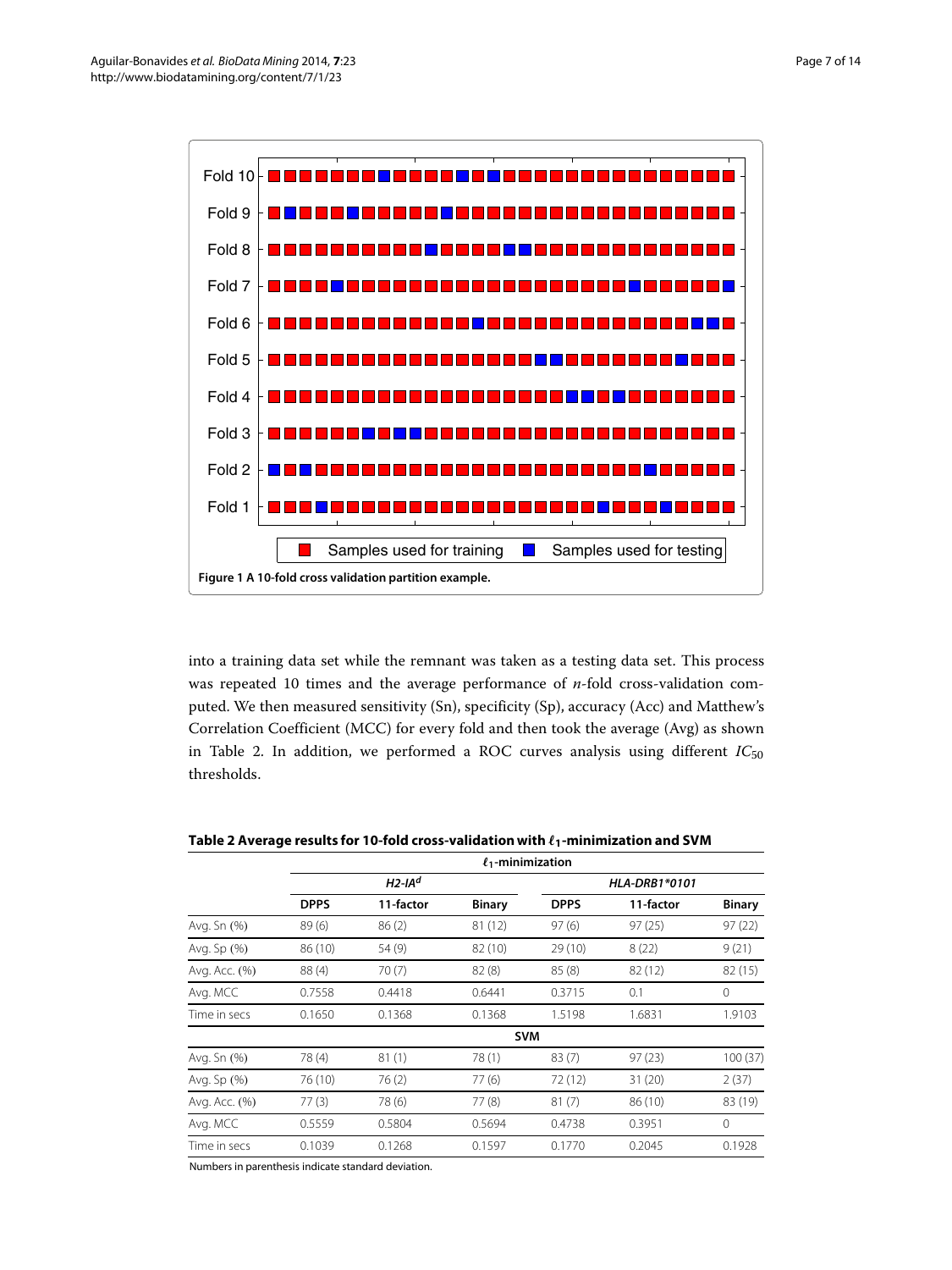We examined the association between cutoff value, encoding factor and method for every allele, after 10-fold cross-validation using logistic regression analysis. The results show that sensitivity and specificity are statistically associated with the three predictors in most cases, whereas no significant associations were seen in accuracy. Results shown in Table [3.](#page-7-0)

# <span id="page-7-1"></span>**Results**

# **Prediction accuracy**

Techniques for predicting MHC binding include ANNs (NetMHCpan [\[6\]](#page-13-5) and NN-Align [\[17\]](#page-13-16)), position Specific Scoring Matrices (PSSMs) (RANKPEP [\[18\]](#page-13-17)), and amino acid pairwise contact potentials as input vector for SVM (EpicCapo [\[10\]](#page-13-9)). These methods have typical prediction accuracies of almost  $70 - 90\%$  [\[19\]](#page-13-18). Overall, our binding prediction accuracies are comparable to the reported  $70 - 90\%$  accuracies. Table [2](#page-6-1) shows a comparison of the three encoding schemes with two alleles. While our method consistently favors DPPS encoding with the alleles tested, SVM shows a slightly better accuracy with 11-factor encoding. The experiments performed indicate that the physicochemical properties of amino acids are more informative in predicting MHC-II binding peptides. These results are also consistent with the MCC obtained for binary encoding, which yielded negative and zero scores on various occasions, implying that the predictions were not better than random predictions.

# **ROC curves analysis**

We also applied ROC analysis to examine the performance of the  $\ell_1$ -minimization and SVM classifiers. An ROC graph is a plot with the false positive rate on the *x* axis  $(1 - \text{specificity})$  and the true positive rate on the *y* axis (sensitivity). The point  $(0,1)$  is the perfect classifier: it classifies all positive cases and negative cases correctly. The point (0,0) represents a classifier that predicts all cases to be negative, while the point (1,0) is the

|                         |     | Cutoff    | Encoding  | Method    |
|-------------------------|-----|-----------|-----------|-----------|
|                         | Sn  | $***$     | $***$     | $*$       |
| $H2-IAb$                | Sp  | $***$     | ***       | $***$     |
|                         | Acc | $***$     | <b>NS</b> | <b>NS</b> |
|                         | Sn  | <b>NS</b> | <b>NS</b> | $***$     |
|                         | Sp  | $***$     | ***       | $***$     |
| $H2$ -IA <sup>d</sup>   | Acc | <b>NS</b> | <b>NS</b> | <b>NS</b> |
|                         | Sn  | $***$     | ***       | $***$     |
|                         | Sp  | $***$     | ***       | $***$     |
| HLA-DPA1*0103/DPB1-0201 | Acc | <b>NS</b> | <b>NS</b> | <b>NS</b> |
|                         | Sn  | $***$     | $***$     | $***$     |
|                         | Sp  | $***$     | ***       | $***$     |
| <b>HLA-DRB1*0101</b>    | Acc | $***$     | <b>NS</b> | <b>NS</b> |
|                         | Sn  | $***$     | ***       | $**$      |
|                         | Sp  | $***$     | $***$     | $***$     |
| <b>HLA-DRB1*0401</b>    | Acc | <b>NS</b> | <b>NS</b> | <b>NS</b> |

<span id="page-7-0"></span>**Table 3 Logistic regression p-values with cutoff value, encoding factor and predictive method as predictors**

95% Confidence interval (CI) and P-values NS (No significant), \*P < 0.05, \*\*P < 0.01, \*\*\*P < .001.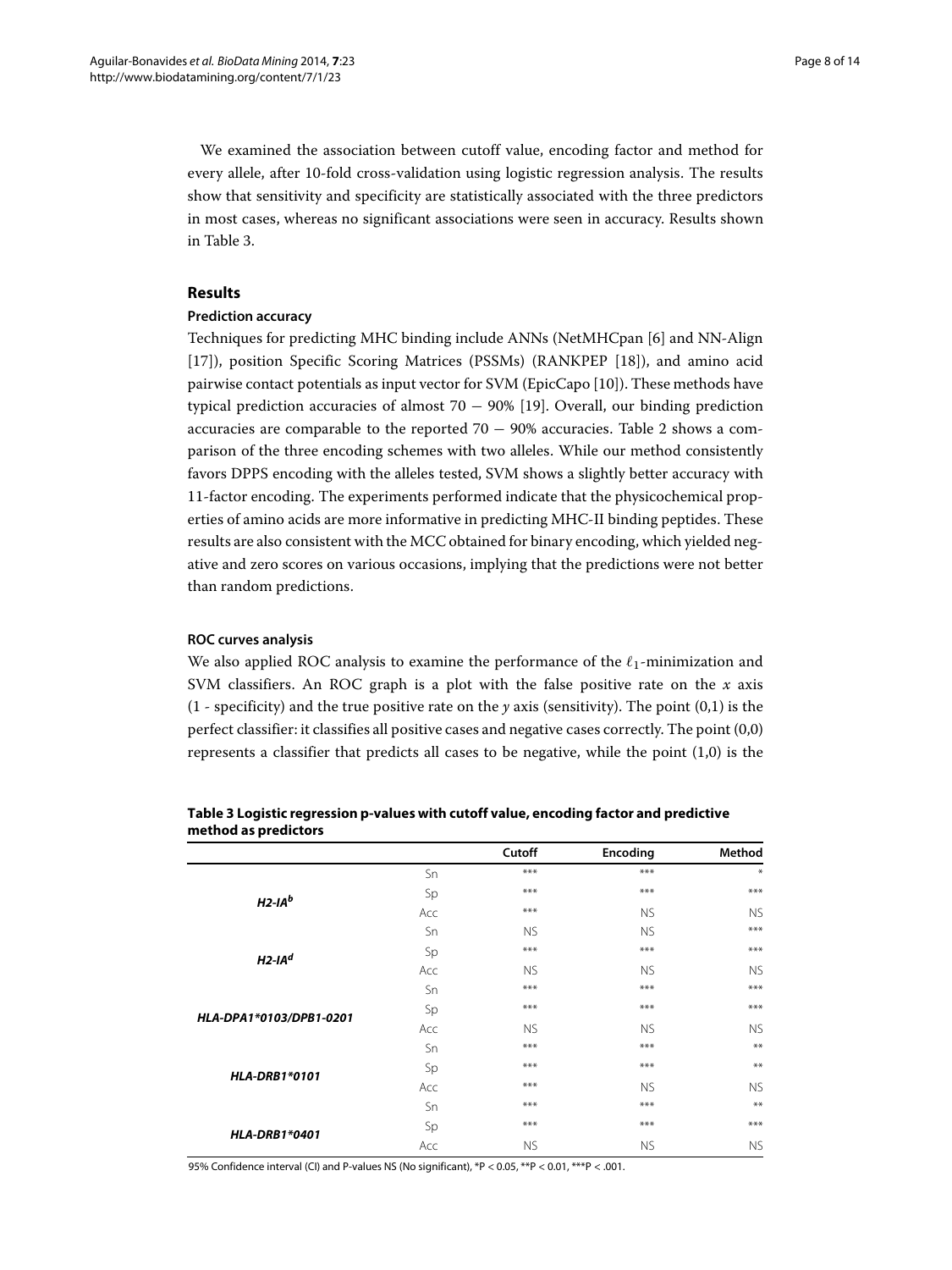

<span id="page-8-0"></span>classifier that is incorrect for all classifications. The ROC curves were calculated using the thresholds shown in Table [1](#page-2-0) to distinguish binders from non-binders.

In Figures [2,](#page-8-0) [3](#page-8-1) and [4](#page-9-0) we present the corresponding ROCs for the sparse representation method and ROCs were calculated using different  $IC_{50}$  cutoff values. The area under the ROC curve (AUC) provides a measure of overall prediction accuracy. An AUC value of 0.5 indicates random choice; while values close to 1 indicate excellent predictive capabilities of the method used. AUC values were computed using trapezoidal rule for numerical integration. With DPPS encoding, the  $\ell_1$ -minimization method for predicting

<span id="page-8-1"></span>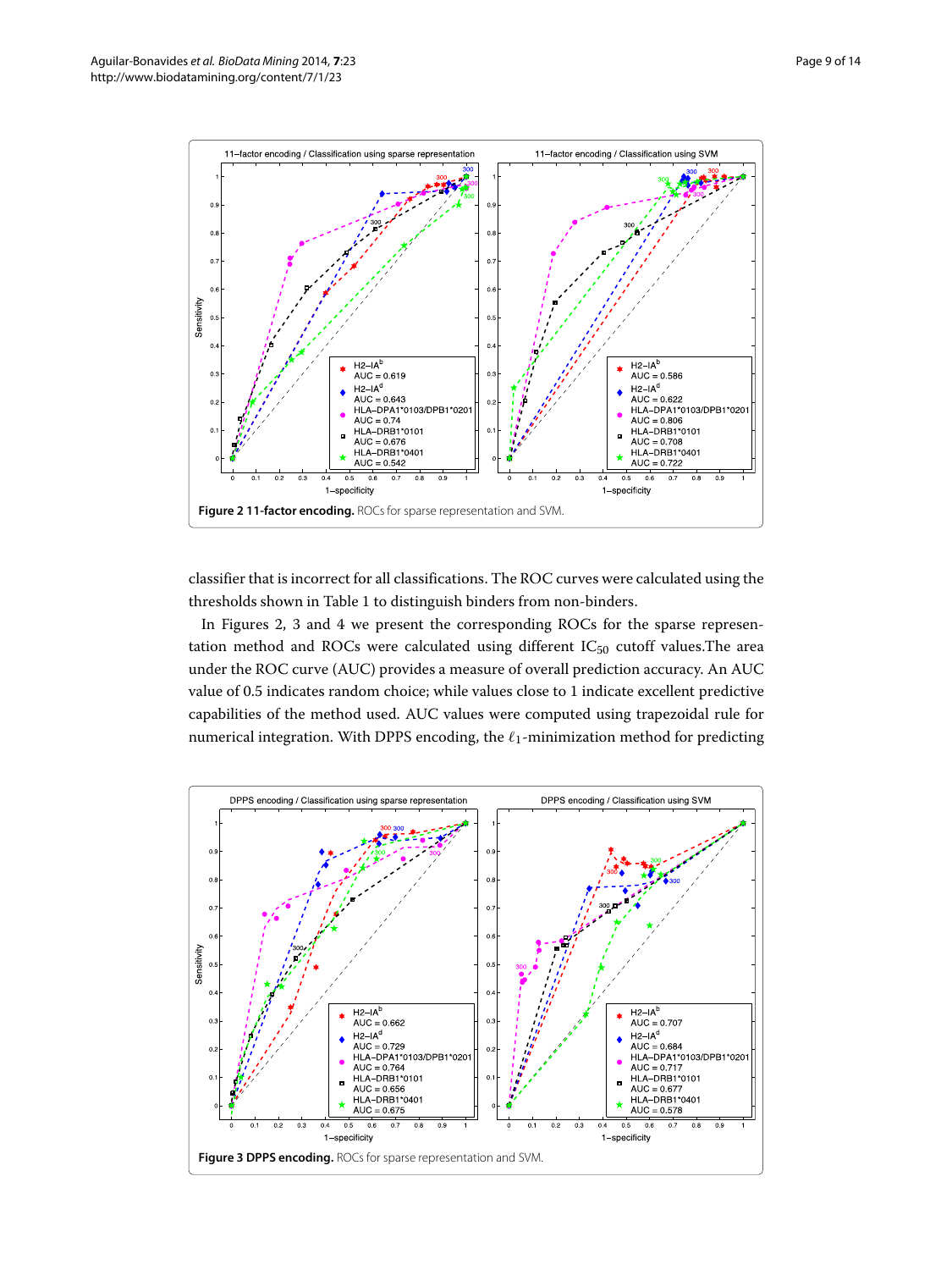

<span id="page-9-0"></span>epitopes on H2-IA<sup>d</sup> and HLA-DPA1\*0103/DPAB1\*0201 molecules rendered AUC values of 0.729 and 0.764, respectively, higher than any of the AUC of SVM for the same encoding scheme. However, with 11-factor encoding, the AUC obtained by SVM was 0.806 for molecule HLA-DPA1\*0103/DPAB1\*0201, a higher value than any AUC obtained by  $\ell_1$ -minimization. Tables [4,](#page-9-1) [5,](#page-10-0) [6,](#page-10-1) [7](#page-11-0) and [8](#page-11-1) show the values of sensitivity (Sn), specificity (Sp) and accuracy (Acc) for each of the  $IC_{50}$  cutoff points, when using both the 11-factor and DPPS encoding schemes.

# **Discussion**

Table [2](#page-6-1) gives the results of our  $\ell_1$ -minimization algorithm and SVM predictions based on independent evaluation sets of three different epitope encoding methods. The

|               | 11-factor encoding   |        |       |       |        |        |       |       |  |
|---------------|----------------------|--------|-------|-------|--------|--------|-------|-------|--|
|               | $IC_{50}$ cutoff     | 100    | 300   | 500   | 1000   | 5000   | 10000 | 15000 |  |
|               | Sn Avg $(%)$         | 100.00 | 97.05 | 97.15 | 96.51  | 92.00  | 68.28 | 58.72 |  |
| SR $(\ell_1)$ | $Sp$ Avg $(\%)$      | 0.00   | 9.67  | 12.65 | 16.44  | 24.17  | 48.05 | 60.15 |  |
|               | Acc Avg (%)          | 90.00  | 81.82 | 79.41 | 73.58  | 62.38  | 57.49 | 59.60 |  |
|               | Sn Avg $(%)$         | 99.40  | 98.58 | 99.74 | 100.00 | 100.00 | 99.56 | 96.28 |  |
| <b>SVM</b>    | $Sp$ Avg $(\%)$      | 17.86  | 15.97 | 16.84 | 12.22  | 8.09   | 8.14  | 11.52 |  |
|               | Acc Avg (%)          | 91.94  | 84.11 | 82.32 | 74.84  | 59.80  | 50.82 | 45.31 |  |
|               | <b>DPPS</b> encoding |        |       |       |        |        |       |       |  |
|               | Sn Avg $(%)$         | 96.93  | 95.23 | 94.08 | 89.43  | 67.82  | 48.98 | 34.81 |  |
| SR $(\ell_1)$ | $Sp$ Avg $(\%)$      | 22.50  | 34.44 | 38.41 | 57.65  | 55.34  | 63.87 | 74.77 |  |
|               | Acc Avg (%)          | 89.99  | 84.63 | 82.40 | 79.84  | 62.39  | 56.94 | 58.79 |  |
|               | Sn Avg $(%)$         | 85.77  | 84.58 | 87.36 | 90.62  | 85.72  | 84.75 | 84.59 |  |
| <b>SVM</b>    | $Sp$ Avg $(\%)$      | 49.50  | 54.22 | 51.01 | 56.44  | 42.57  | 41.77 | 39.28 |  |
|               | Acc Avg (%)          | 82.40  | 79.26 | 79.77 | 80.15  | 66.88  | 61.81 | 57.30 |  |

<span id="page-9-1"></span>**Table 4 11-factor and DPPS encoding for H2-IAb**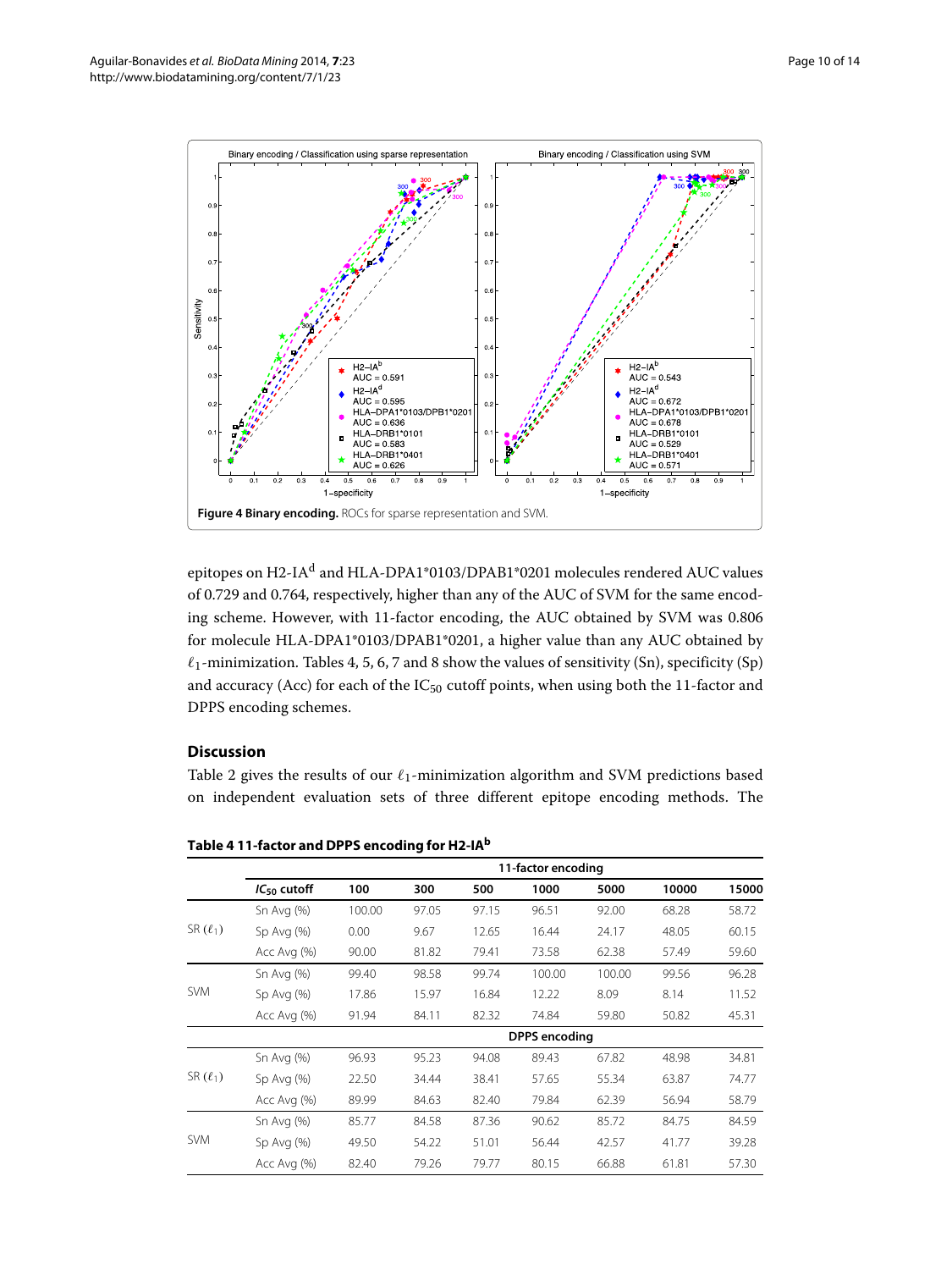|               | 11-factor encoding   |        |        |       |       |       |        |       |  |
|---------------|----------------------|--------|--------|-------|-------|-------|--------|-------|--|
|               | $IC_{50}$ cutoff     | 100    | 300    | 500   | 1000  | 5000  | 10000  | 15000 |  |
|               | Sn Avg $(\%)$        | 100.00 | 100.00 | 94.74 | 96.58 | 93.90 | 96.19  | 97.65 |  |
| SR $(\ell_1)$ | $Sp$ Avg $(%)$       | 0.00   | 0.00   | 8.33  | 5.56  | 36.00 | 4.76   | 7.50  |  |
|               | Acc Avg (%)          | 90.00  | 80.00  | 75.80 | 77.00 | 70.48 | 70.22  | 68.80 |  |
|               | Sn Avg $(\%)$        | 96.93  | 98.37  | 98.57 | 97.74 | 98.33 | 100.00 | 99.35 |  |
| <b>SVM</b>    | $Sp$ Avg $(%)$       | 23.61  | 24.17  | 25.24 | 18.10 | 26.25 | 25.40  | 23.61 |  |
|               | Acc Avg $(\%)$       | 86.19  | 85.80  | 83.17 | 79.80 | 69.33 | 78.94  | 75.00 |  |
|               | <b>DPPS</b> encoding |        |        |       |       |       |        |       |  |
|               | Sn Avg $(%)$         | 94.62  | 95.06  | 95.95 | 92.71 | 78.29 | 89.84  | 85.18 |  |
| SR $(\ell_1)$ | $Sp$ Avg $(%)$       | 10.71  | 30.00  | 36.67 | 37.00 | 63.00 | 61.43  | 59.64 |  |
|               | Acc Avg (%)          | 82.68  | 83.46  | 83.51 | 80.27 | 72.23 | 81.82  | 77.02 |  |
|               | Sn Avg $(%)$         | 70.82  | 79.50  | 81.63 | 76.03 | 83.05 | 76.83  | 82.32 |  |
| <b>SVM</b>    | $Sp$ Avg $(\%)$      | 45.00  | 33.00  | 39.67 | 50.33 | 39.00 | 65.71  | 51.79 |  |
|               | Acc Avg (%)          | 67.33  | 71.39  | 72.98 | 70.08 | 65.30 | 73.73  | 72.63 |  |

#### <span id="page-10-0"></span>**Table 5 11-factor and DPPS encoding for H2-IAd**

experiments performed with our method revealed binder average accuracies in the range of 70 − 88% for the alleles used, similar to those predictive accuracies reported elsewhere [\[19\]](#page-13-18).

With DPPS encoding, the  $\ell_1$ -minimization method delivered higher AUC values of than any of the AUC of SVM for the same encoding scheme. However, with 11-factor encoding, the AUC obtained by SVM was higher than any AUC obtained by  $\ell_1$ -minimization. These results imply that different properties of amino acids are significant in the association process between the MHC-II molecule and the epitope, leading to higher performance in the prediction. This has a biological interpretation since nonbonding effects, such as electrostatic, van der Waals, hydrophobic interactions and hydrogen bond, play central roles in peptide-MHC interactions [\[14\]](#page-13-13). Hence, physico-chemical properties of amino acids should be considered when encoding epitopes for prediction. Since the  $\ell_1$ -minimization approach proposed here, where no model selection is involved, requires a more robust

<span id="page-10-1"></span>

|  | Table 6 11-factor and DPPS encoding for HLA-DPA1*0103/DPB1*0201 |
|--|-----------------------------------------------------------------|
|--|-----------------------------------------------------------------|

|              | 11-factor encoding |       |       |       |                      |       |       |       |  |  |
|--------------|--------------------|-------|-------|-------|----------------------|-------|-------|-------|--|--|
|              | $IC_{50}$ cutoff   | 100   | 300   | 500   | 1000                 | 5000  | 10000 | 15000 |  |  |
|              | Sn Avg $(\%)$      | 96.15 | 95.83 | 94.14 | 90.24                | 76.29 | 68.91 | 71.09 |  |  |
| $SR(\ell_1)$ | Sp Avg (%)         | 0.00  | 0.00  | 18.25 | 29.22                | 70.38 | 75.52 | 75.39 |  |  |
|              | Acc Avg (%)        | 86.21 | 79.31 | 77.28 | 71.29                | 73.31 | 72.64 | 73.61 |  |  |
|              | Sn Avg $(\%)$      | 96.19 | 96.32 | 95.20 | 93.44                | 89.10 | 83.78 | 72.69 |  |  |
| <b>SVM</b>   | Sp $Avq$ $(\%)$    | 16.67 | 21.00 | 22.14 | 24.57                | 58.29 | 72.09 | 81.24 |  |  |
|              | Acc Avg (%)        | 88.02 | 82.83 | 78.72 | 72.21                | 73.59 | 77.06 | 77.69 |  |  |
|              |                    |       |       |       | <b>DPPS</b> encoding |       |       |       |  |  |
|              | Sn Avg $(\%)$      | 93.93 | 92.22 | 87.37 | 83.29                | 70.67 | 66.28 | 67.76 |  |  |
| $SR(\ell_1)$ | Sp $Avq$ $(\%)$    | 18.33 | 11.00 | 26.67 | 51.00                | 75.86 | 80.78 | 85.85 |  |  |
|              | Acc Avg (%)        | 85.82 | 77.69 | 73.64 | 73.30                | 73.31 | 74.67 | 78.44 |  |  |
|              | Sn Avg $(\%)$      | 58.33 | 46.55 | 43.66 | 44.52                | 49.10 | 55.00 | 57.82 |  |  |
| <b>SVM</b>   | Sp $Avq$ $(\%)$    | 77.50 | 94.67 | 94.29 | 93.33                | 88.67 | 87.09 | 87.42 |  |  |
|              | Acc Avg (%)        | 60.42 | 55.14 | 55.08 | 59.72                | 68.99 | 73.62 | 75.33 |  |  |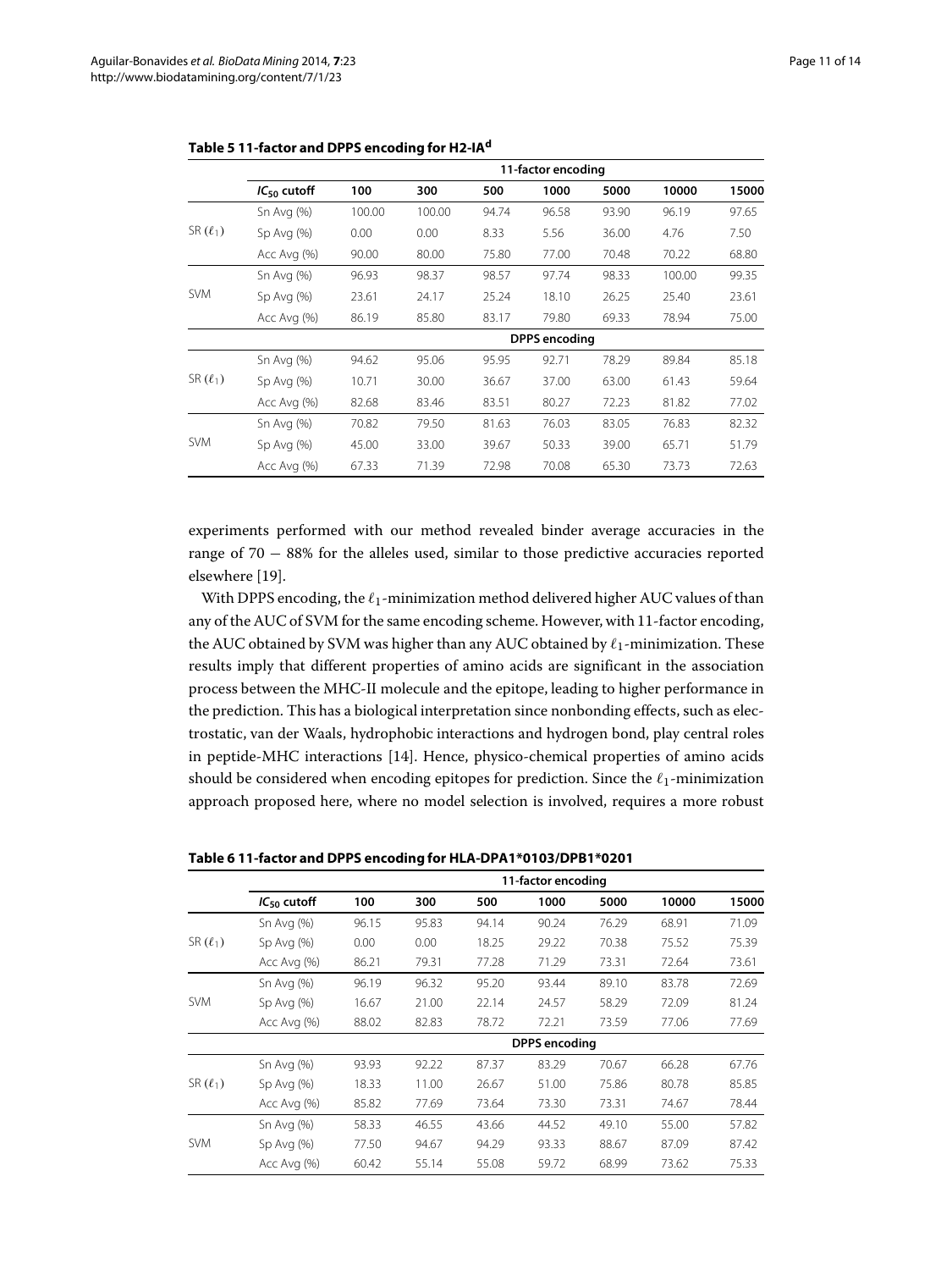|               | 11-factor encoding   |       |       |       |       |       |       |       |  |
|---------------|----------------------|-------|-------|-------|-------|-------|-------|-------|--|
|               | $IC_{50}$ cutoff     | 100   | 300   | 500   | 1000  | 5000  | 10000 | 15000 |  |
|               | Sn Avg $(%)$         | 94.70 | 81.31 | 73.10 | 60.49 | 40.13 | 13.98 | 4.70  |  |
| SR $(\ell_1)$ | $Sp$ Avg $(\%)$      | 10.70 | 38.79 | 51.11 | 68.25 | 83.50 | 96.72 | 99.23 |  |
|               | Acc Avg (%)          | 59.31 | 57.55 | 59.42 | 66.00 | 76.65 | 87.98 | 91.74 |  |
|               | Sn Avg $(%)$         | 80.46 | 79.84 | 76.55 | 73.05 | 55.24 | 37.70 | 20.51 |  |
| <b>SVM</b>    | $Sp$ Avg $(\%)$      | 45.39 | 45.22 | 51.70 | 59.53 | 80.45 | 88.48 | 93.20 |  |
|               | Acc Avg (%)          | 65.67 | 65.24 | 62.66 | 64.64 | 76.46 | 83.11 | 87.43 |  |
|               | <b>DPPS</b> encoding |       |       |       |       |       |       |       |  |
|               | Sn Avg $(%)$         | 72.89 | 52.12 | 39.46 | 24.60 | 8.41  | 4.61  | 4.24  |  |
| SR $(\ell_1)$ | Sp Avg (%)           | 48.24 | 72.52 | 82.56 | 91.84 | 98.13 | 99.33 | 99.59 |  |
|               | Acc Avg (%)          | 62.51 | 63.52 | 66.27 | 72.36 | 83.96 | 89.32 | 92.03 |  |
|               | Sn Avg $(%)$         | 70.72 | 68.74 | 56.70 | 72.50 | 59.55 | 56.79 | 55.44 |  |
| <b>SVM</b>    | $Sp$ Avg $(\%)$      | 54.62 | 57.37 | 75.38 | 49.70 | 75.77 | 76.90 | 79.59 |  |
|               | Acc Avg (%)          | 63.94 | 62.38 | 68.32 | 56.32 | 73.20 | 74.78 | 77.67 |  |

<span id="page-11-0"></span>

|  |  |  | Table 7 11-factor and DPPS encoding for HLA-DRB1*0101 |
|--|--|--|-------------------------------------------------------|
|--|--|--|-------------------------------------------------------|

way of presenting the information to the algorithm, in this case, we conclude that the DPPS encoding is more appropriate. This is because DPPS directly relates to peptide-MHC association. In Figure [5](#page-12-0) we show the accuracy of the sparse representation and SVM methods when working with DPPS encoding for different  $IC_{50}$  cutoff values. On the other hand, once the best choice of kernel has been obtained (model selection), SVM can handle less robust encoding schemes. We hypothesize that if more information is available in the encoding scheme of epitopes, our sparse representation algorithm could achieve higher performance.

# **Conclusions**

The proposed  $\ell_1$ -minimization algorithm is able to produce accurate classification of MHC class II epitopes with sensitivity, specificity and accuracy to those from SVM approaches. We studied the algorithm performance for peptide binding classification and compared it with SVM for a collection of both human and mice alleles. Our methodology

<span id="page-11-1"></span>

|  |  | Table 8 11-factor and DPPS encoding for HLA-DRB1*0401 |  |  |
|--|--|-------------------------------------------------------|--|--|
|--|--|-------------------------------------------------------|--|--|

|               |                      | 11-factor encoding |       |       |       |       |       |       |  |  |  |
|---------------|----------------------|--------------------|-------|-------|-------|-------|-------|-------|--|--|--|
|               | $IC_{50}$ cutoff     | 100                | 300   | 500   | 1000  | 5000  | 10000 | 15000 |  |  |  |
|               | Sn Avg $(\%)$        | 96.00              | 95.51 | 89.92 | 75.49 | 37.65 | 35.00 | 20.00 |  |  |  |
| $SR(\ell_1)$  | Sp Avg (%)           | 0.00 <sub>1</sub>  | 1.79  | 3.23  | 26.65 | 70.50 | 74.76 | 91.48 |  |  |  |
|               | Acc Avg (%)          | 77.42              | 69.47 | 61.44 | 53.55 | 58.37 | 61.94 | 82.26 |  |  |  |
|               | Sn Avg $(%)$         | 97.40              | 97.46 | 98.10 | 93.56 | 94.70 | 98.00 | 25.00 |  |  |  |
| <b>SVM</b>    | $Sp$ Avg $(\%)$      | 27.04              | 32.14 | 19.73 | 28.63 | 30.08 | 24.76 | 98.15 |  |  |  |
|               | Acc Avg (%)          | 84.28              | 78.95 | 72.30 | 64.45 | 53.86 | 48.39 | 86.45 |  |  |  |
|               | <b>DPPS</b> encoding |                    |       |       |       |       |       |       |  |  |  |
|               | Sn Avg (%)           | 93.65              | 87.37 | 84.10 | 62.68 | 42.12 | 43.00 | 10.00 |  |  |  |
| SR $(\ell_1)$ | $Sp$ Avg $(%)$       | 43.33              | 38.06 | 43.91 | 56.15 | 78.58 | 84.76 | 95.93 |  |  |  |
|               | Acc Avg (%)          | 84.23              | 73.53 | 70.94 | 59.70 | 65.18 | 71.29 | 84.84 |  |  |  |
|               | Sn Avg $(%)$         | 83.68              | 81.45 | 81.85 | 64.97 | 48.82 | 63.75 | 32.50 |  |  |  |
| <b>SVM</b>    | $Sp$ Avg $(\%)$      | 38.33              | 42.36 | 35.15 | 53.96 | 60.47 | 39.88 | 67.04 |  |  |  |
|               | Acc Avg (%)          | 75.11              | 70.40 | 66.33 | 60.00 | 56.26 | 47.58 | 62.58 |  |  |  |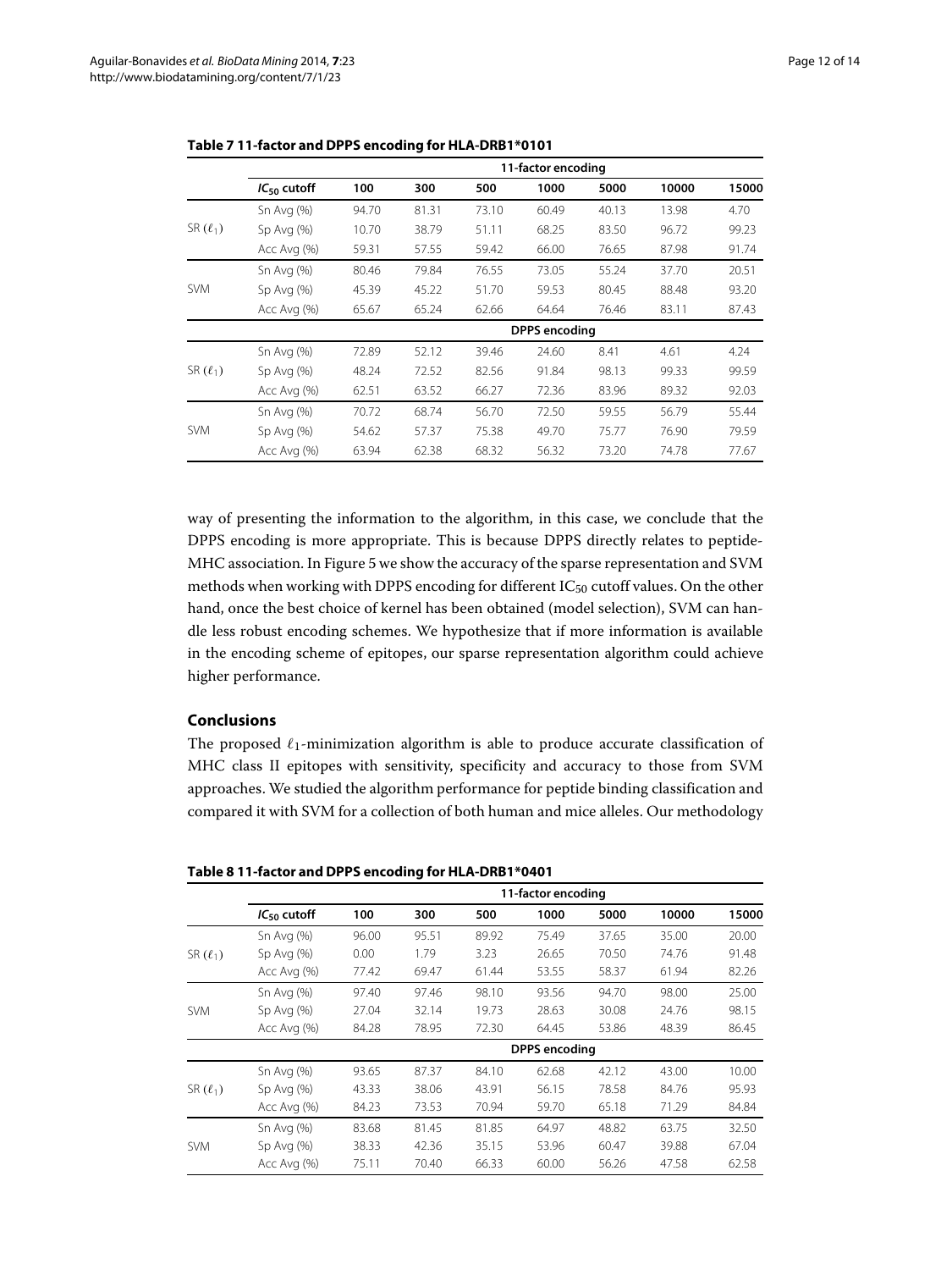

<span id="page-12-0"></span>relies on the natural selective nature of sparse representation in order to perform classification wherein no model selection is involved; with regards to robustness to outliers, our classification enabled us to discard bad training samples and handle noisy data [\[8,](#page-13-7)[20\]](#page-13-19). This contrasts with the need to test different kernel functions in the SVM approach when trying to find the best separating hyperplane with a larger margin between classes. Our methodology involves a very simple learning stage and the use of an  $\ell_1$ -minimization solver first proposed in [\[8\]](#page-13-7). For the set of alleles studied in this work, we found the DPPS encoding scheme to be efficient in conjunction with the proposed methodology for peptide binding classification.

#### **Competing interests**

The authors declare that they have no competing interests.

#### **Authors' contributions**

CAB conceived the idea of testing the algorithm for epitope prediction, gathered the data and prepared the datasets used during the research presented in the paper, and performed the experiments shown in the [Results](#page-7-1) section. RSA